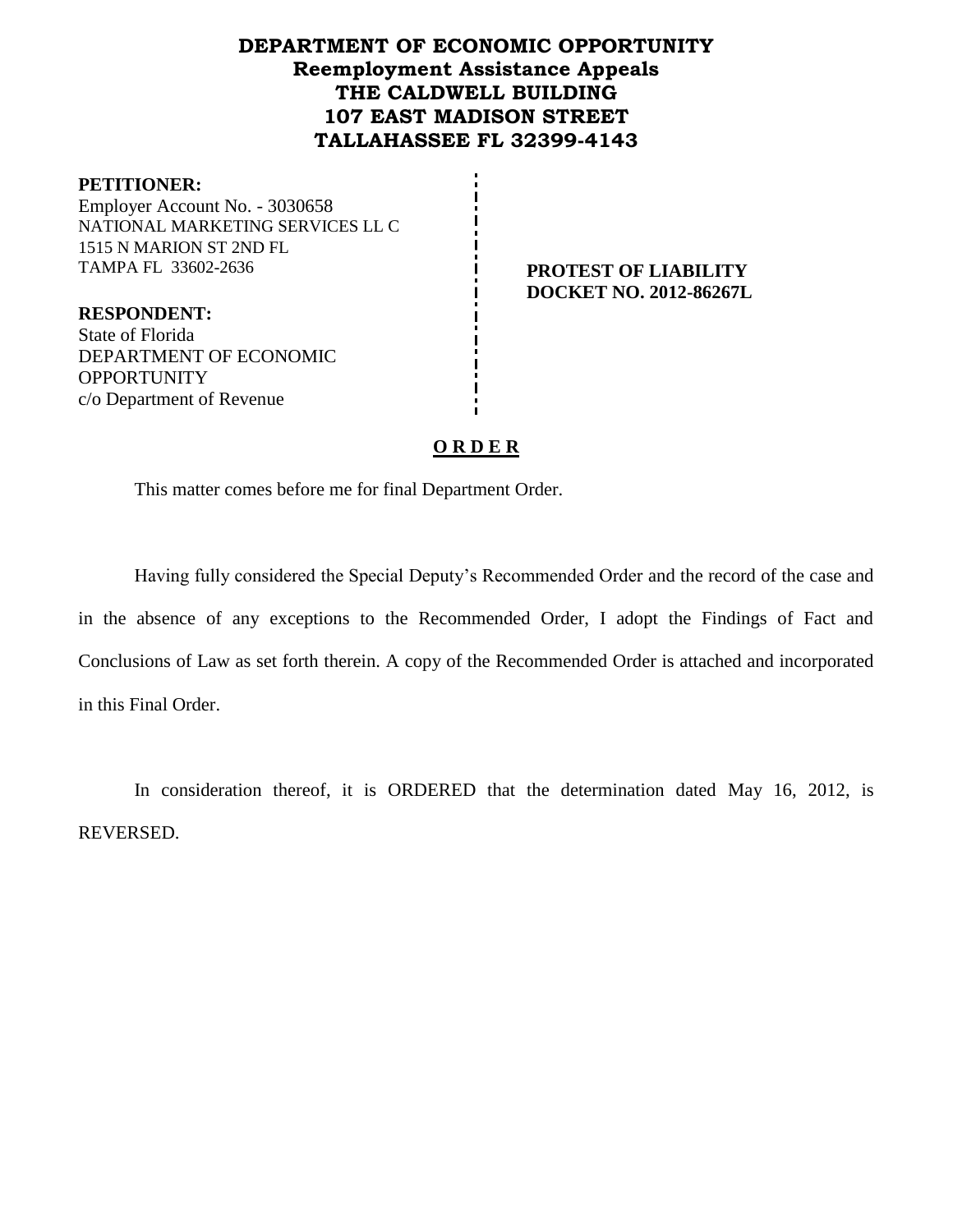#### **JUDICIAL REVIEW**

Any request for judicial review must be initiated within 30 days of the date the Order was filed. Judicial review is commenced by filing one copy of a *Notice of Appeal* with the DEPARTMENT OF ECONOMIC OPPORTUNITY at the address shown at the top of this Order and a second copy, with filing fees prescribed by law, with the appropriate District Court of Appeal. It is the responsibility of the party appealing to the Court to prepare a transcript of the record. If no court reporter was at the hearing, the transcript must be prepared from a copy of the Special Deputy's hearing recording, which may be requested from the Office of Appeals.

Cualquier solicitud para revisión judicial debe ser iniciada dentro de los 30 días a partir de la fecha en que la Orden fue registrada. La revisión judicial se comienza al registrar una copia de un *Aviso de Apelación* con la Agencia para la Innovación de la Fuerza Laboral [*DEPARTMENT OF ECONOMIC OPPORTUNITY]* en la dirección que aparece en la parte superior de este *Orden* y una segunda copia, con los honorarios de registro prescritos por la ley, con el Tribunal Distrital de Apelaciones pertinente. Es la responsabilidad de la parte apelando al tribunal la de preparar una transcripción del registro. Si en la audiencia no se encontraba ningún estenógrafo registrado en los tribunales, la transcripción debe ser preparada de una copia de la grabación de la audiencia del Delegado Especial [*Special Deputy*], la cual puede ser solicitada de la Oficina de Apelaciones.

Nenpòt demann pou yon revizyon jiridik fèt pou l kòmanse lan yon peryòd 30 jou apati de dat ke Lòd la te depoze a. Revizyon jiridik la kòmanse avèk depo yon kopi yon *Avi Dapèl* ki voye bay DEPARTMENT OF ECONOMIC OPPORTUNITY lan nan adrès ki parèt pi wo a, lan tèt *Lòd* sa a e yon dezyèm kopi, avèk frè depo ki preskri pa lalwa, bay Kou Dapèl Distrik apwopriye a. Se responsabilite pati k ap prezante apèl la bay Tribinal la pou l prepare yon kopi dosye a. Si pa te gen yon stenograf lan seyans lan, kopi a fèt pou l prepare apati de kopi anrejistreman seyans lan ke Adjwen Spesyal la te fè a, e ke w ka mande Biwo Dapèl la voye pou ou.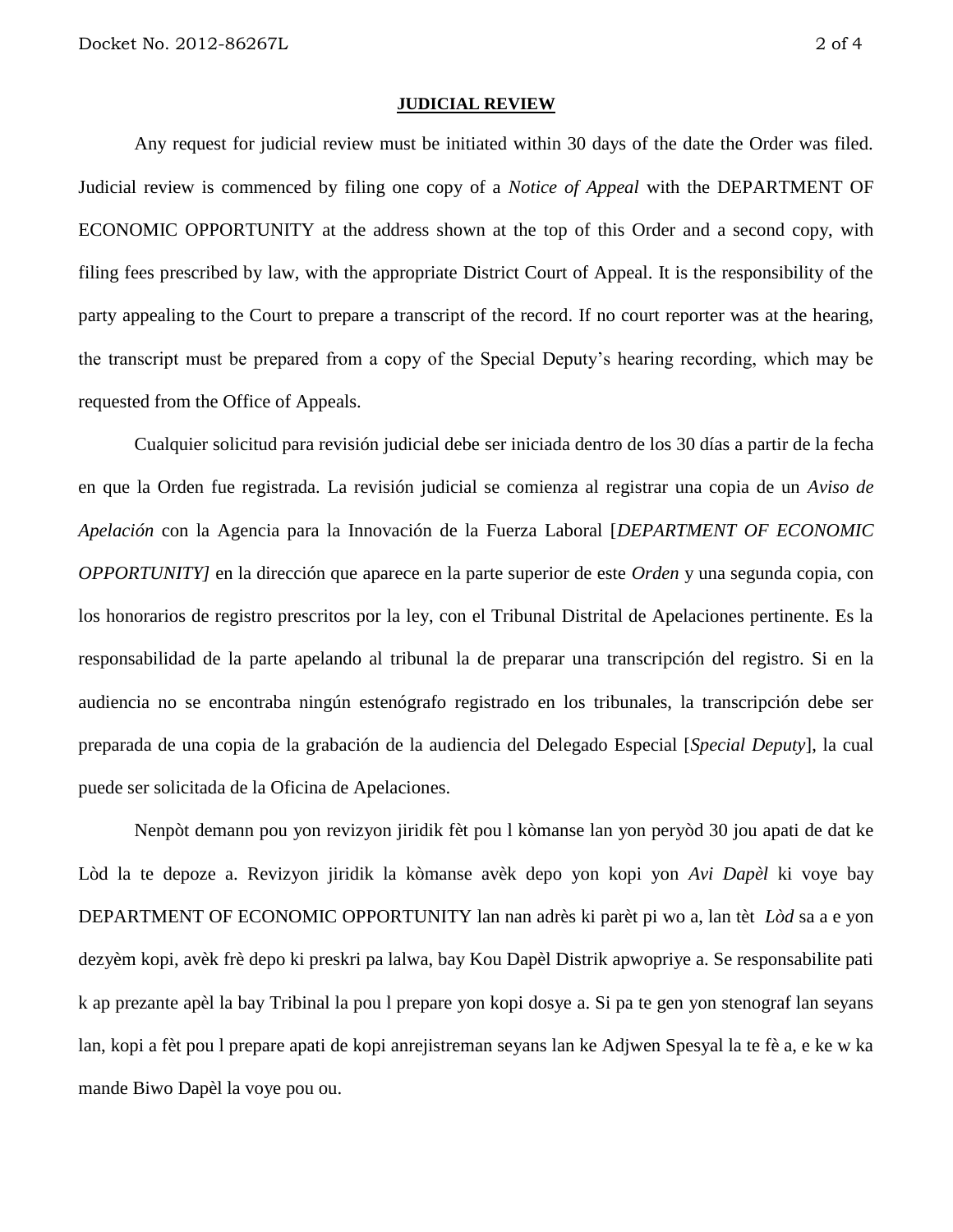DONE and ORDERED at Tallahassee, Florida, this \_\_\_\_\_\_\_ day of February, 2013.



Altemese Smith, Assistant Director, Reemployment Assistance Services DEPARTMENT OF ECONOMIC OPPORTUNITY

FILED ON THIS DATE PURSUANT TO § 120.52, FLORIDA STATUTES, WITH THE DESIGNATED DEPARTMENT CLERK, RECEIPT OF WHICH IS HEREBY ACKNOWLEDGED.

 $\overline{\phantom{a}}$  ,  $\overline{\phantom{a}}$  ,  $\overline{\phantom{a}}$  ,  $\overline{\phantom{a}}$  ,  $\overline{\phantom{a}}$  ,  $\overline{\phantom{a}}$  ,  $\overline{\phantom{a}}$  ,  $\overline{\phantom{a}}$ DEPUTY CLERK DATE

#### **CERTIFICATE OF SERVICE**

**I HEREBY CERTIFY that true and correct copies of the foregoing Final Order have been furnished to the persons listed below in the manner described, on the \_\_\_\_\_\_\_ day of February, 2013**.

Shoner D. Bans

SHANEDRA Y. BARNES, Special Deputy Clerk DEPARTMENT OF ECONOMIC OPPORTUNITY Reemployment Assistance Appeals 107 EAST MADISON STREET TALLAHASSEE FL 32399-4143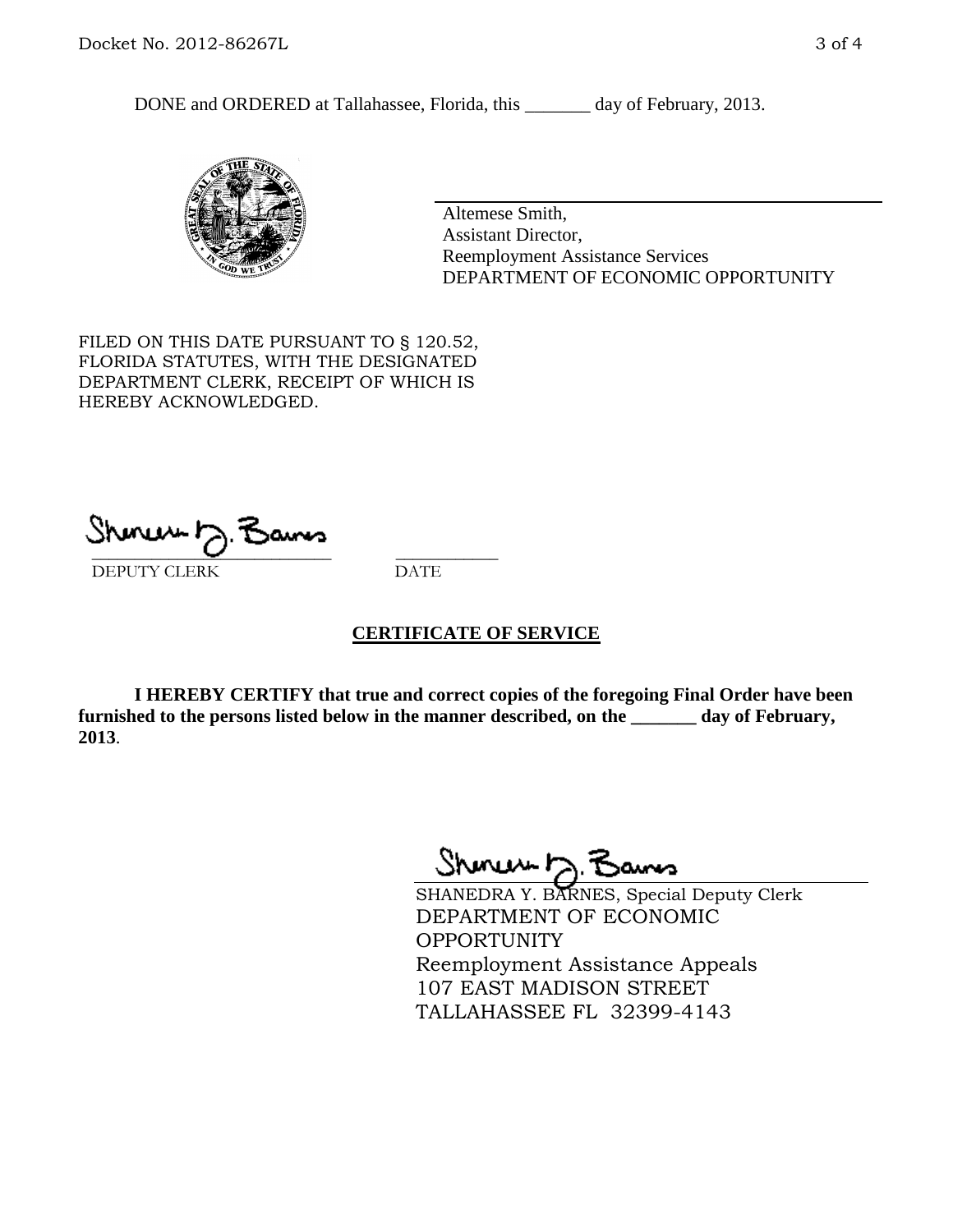By U.S. Mail:

NATIONAL MARKETING SERVICES LL C 1515 N MARION ST 2ND FL TAMPA FL 33602-2636

ALAN DARULLA 1732 CORAL WAY LARGO FL 33771

DEPARTMENT OF REVENUE ATTN: PATRICIA ELKINS - CCOC #1-4866 5050 WEST TENNESSEE STREET TALLAHASSEE FL 32399

MYRA TAYLOR FLORIDA DEPARTMENT OF REVENUE P O BOX 6417 TALLAHASSEE FLORIDA 32314-6417

FORD & HARRISON LLP ATTN: TODD S AIDMAN 101 E KENNEDY BLVD SUITE 900 TAMPA FL 33602

State of Florida DEPARTMENT OF ECONOMIC OPPORTUNITY c/o Department of Revenue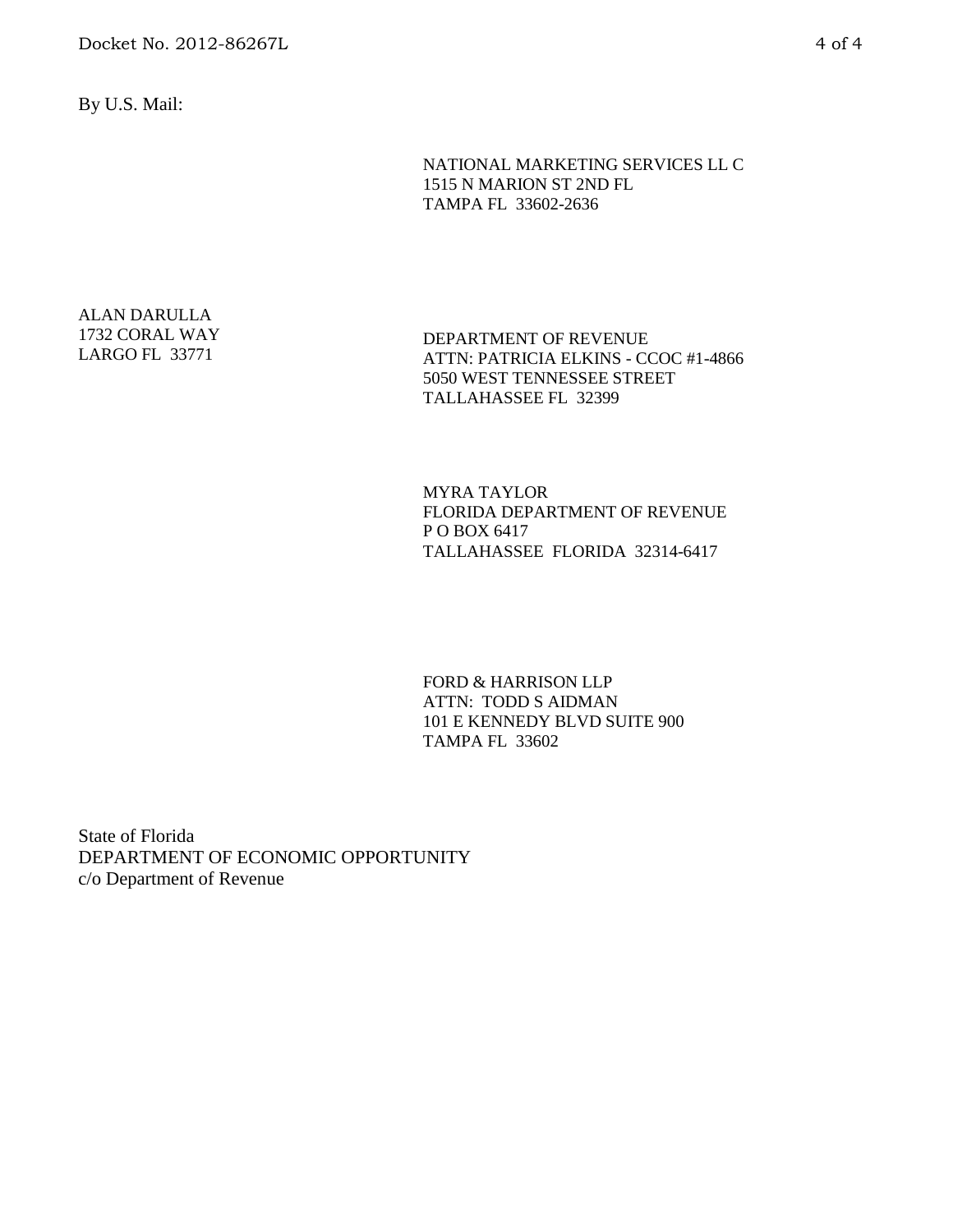### **DEPARTMENT OF ECONOMIC OPPORTUNITY Reemployment Assistance Appeals**

MSC 347 CALDWELL BUILDING 107 EAST MADISON STREET TALLAHASSEE FL 32399-4143

| <b>PETITIONER:</b>               |
|----------------------------------|
| Employer Account No. - 3030658   |
| NATIONAL MARKETING SERVICES LL C |
| 1515 N MARION ST 2ND FL          |
| TAMPA FL 33602-2636              |

**PROTEST OF LIABILITY DOCKET NO. 2012-86267L**

**RESPONDENT:** State of Florida DEPARTMENT OF ECONOMIC OPPORTUNITY c/o Department of Revenue

# **RECOMMENDED ORDER OF SPECIAL DEPUTY**

TO: Assistant Director, Executive Director, Reemployment Assistance Services DEPARTMENT OF ECONOMIC OPPORTUNITY

This matter comes before the undersigned Special Deputy pursuant to the Petitioner's protest of the Respondent's determination dated May 16, 2012.

After due notice to the parties, a telephone hearing was held on December 5, 2012. The Petitioner was represented by its attorney. The Petitioner's managing member testified as a witness. The Respondent, represented by a Department of Revenue Tax Specialist II, appeared and testified.

The record of the case, including the recording of the hearing and any exhibits submitted in evidence, is herewith transmitted. Proposed Findings of Fact and Conclusions of Law were not received.

### **Issue:**

Whether services performed for the Petitioner by the Joined Party constitute insured employment, and if so, the effective date of liability, pursuant to Section 443.036(19), 443.036(21); 443.1216, Florida Statutes.

### **Findings of Fact:**

- 1. The Petitioner, National Marketing Services , LLC is a Florida limited liability company that was formed in June 2010. The Petitioner's business is the generation of leads for debt reduction services.
- 2. The Petitioner purchases leads from vendors. The Petitioner then qualifies each lead by determining if the lead is an individual who is in need of financial services. The qualification process is performed by individuals who are acknowledged employees of the Petitioner. The Petitioner then sells the qualified leads to financial service companies.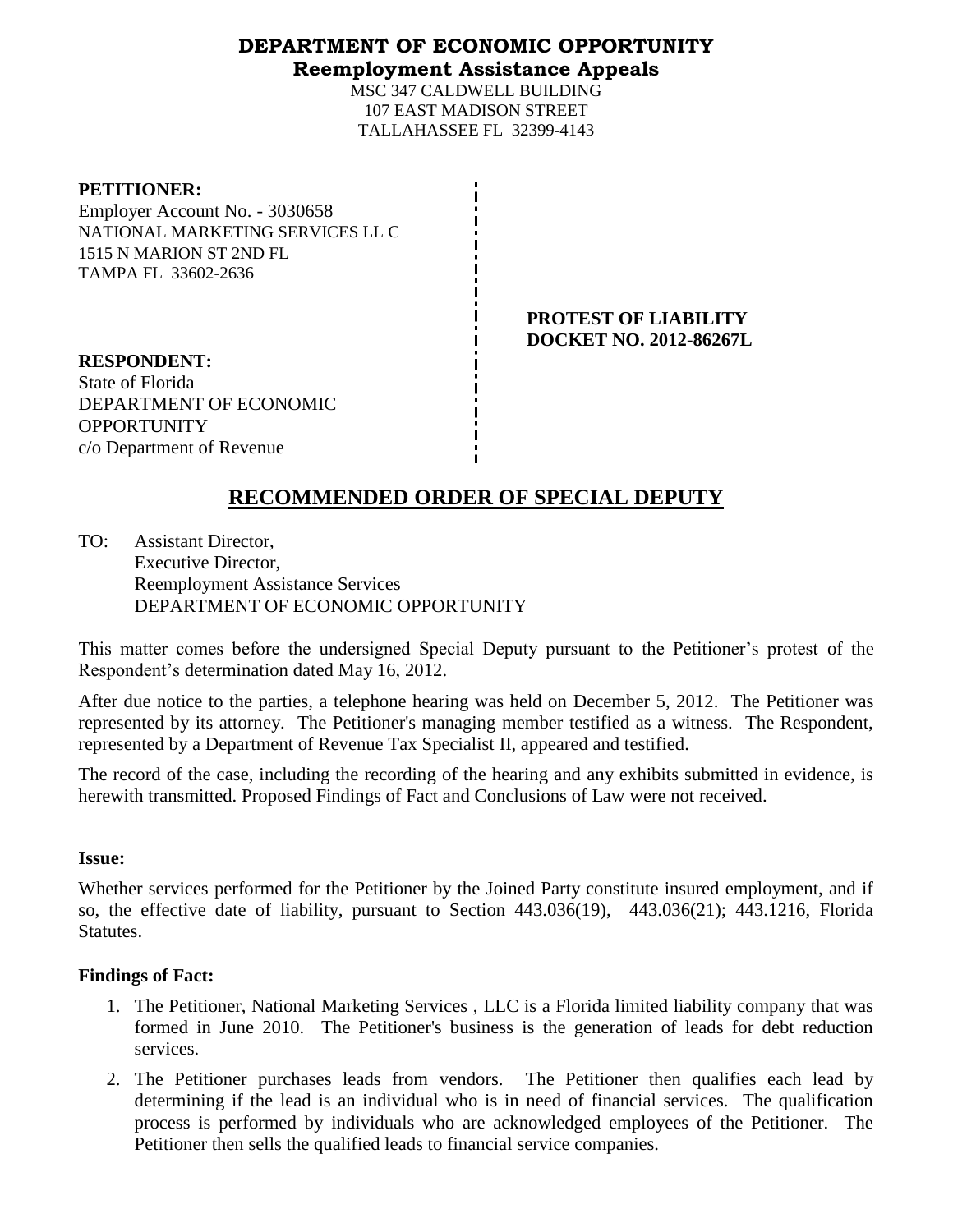- 3. The Joined Party is an individual who sold leads to the Petitioner between March 1, 2011, and October 6, 2011. There was no written agreement or contract between the Petitioner and the Joined Party.
- 4. The Petitioner did not provide any training to the Joined Party.
- 5. The Joined Party did not perform any services for the Petitioner at the Petitioner's place of business and the Petitioner did not provide any tools, equipment, or supplies. The Petitioner did not reimburse the Joined Party for expenses.
- 6. The Petitioner did not provide any instructions to the Joined Party concerning when to do the work or how to do the work. The Petitioner did not supervise the Joined Party.
- 7. The Joined Party was free to sell leads to other companies. The Joined Party was free to hire others to generate the leads for him.
- 8. The Petitioner paid the Joined Party \$10 per lead which the Petitioner purchased from the Joined Party. The Petitioner paid the Joined Party \$10 per lead regardless of whether the lead was qualified or not. The Petitioner paid the Joined Party on a weekly basis and no payroll taxes were withheld from the pay. The Petitioner did not provide any fringe benefits such as health insurance, life insurance, vacation pay, holiday pay, sick pay, retirement benefits, workers' compensation coverage, or bonuses. At the end of 2011 the Petitioner reported the Joined Party's earnings to the Internal Revenue Service on Form 1099-MISC as nonemployee compensation.
- 9. The Joined Party filed a claim for unemployment compensation benefits (now known as reemployment assistance benefits) effective April 1, 2012, and established a base period consisting of the 2011 calendar year. When the Joined Party did not receive credit for any earnings from the Petitioner a *Request for Reconsideration of Monetary Determination* was filed and an investigation was issued to the Department of Revenue to determine if the Joined Party performed services for the Petitioner as an employee or as an independent contractor.
- 10. By determination dated May 16, 2012 the Department of Revenue ruled that the services performed for the Petitioner by the Joined Party constituted insured employment. The Petitioner filed a timely protest by mail postmarked June 5, 2012.

## **Conclusions of Law:**

- 11. The issue in this case, whether services performed for the Petitioner by the Joined Party constitute employment subject to the Florida Reemployment Assistance Program Law, is governed by Chapter 443, Florida Statutes. Section 443.1216(1)(a)2., Florida Statutes, provides that employment subject to the chapter includes service performed by individuals under the usual common law rules applicable in determining an employer-employee relationship.
- 12. The Supreme Court of the United States held that the term "usual common law rules" is to be used in a generic sense to mean the "standards developed by the courts through the years of adjudication." United States v. W.M. Webb, Inc., 397 U.S. 179 (1970).
- 13. The Supreme Court of Florida adopted and approved the tests in 1 Restatement of Law, Agency 2d Section 220 (1958), for use to determine if an employment relationship exists. See Cantor v. Cochran, 184 So.2d 173 (Fla. 1966); Miami Herald Publishing Co. v. Kendall, 88 So.2d 276 (Fla. 1956); Magarian v. Southern Fruit Distributors, 1 So.2d 858 (Fla. 1941); see also Kane Furniture Corp. v. R. Miranda, 506 So.2d 1061 (Fla. 2d DCA 1987). In Brayshaw v. Agency for Workforce Innovation, et al; 58 So.3d 301 (Fla. 1st DCA 2011) the court stated that the statute does not refer to other rules or factors for determining the employment relationship and, therefore, the Department is limited to applying only Florida common law in determining the nature of an employment relationship.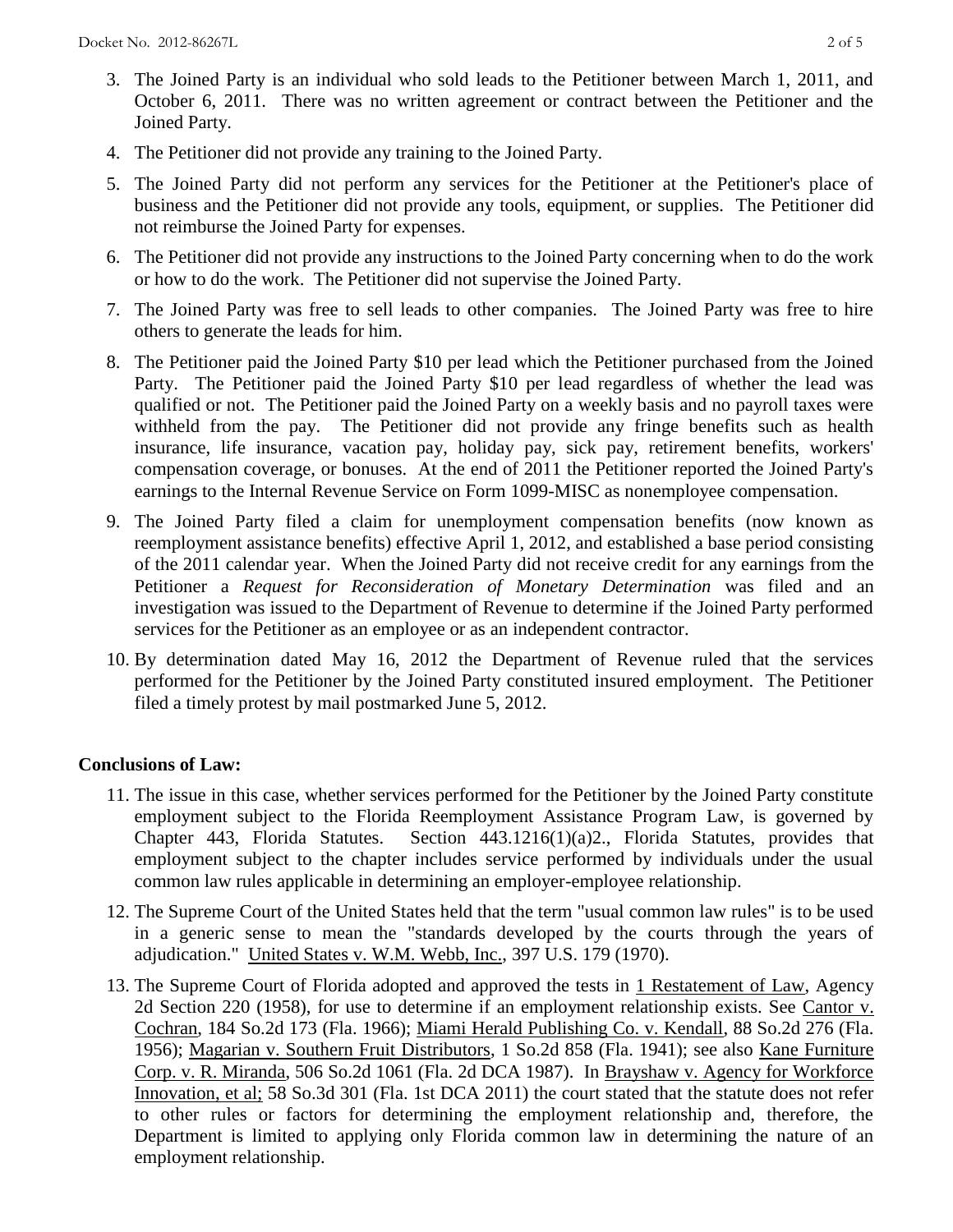- 14. Restatement of Law is a publication, prepared under the auspices of the American Law Institute, which explains the meaning of the law with regard to various court rulings. The Restatement sets forth a nonexclusive list of factors that are to be considered when judging whether a relationship is an employment relationship or an independent contractor relationship.
- 15. 1 Restatement of Law, Agency 2d Section 220 (1958) provides:
	- (1) A servant is a person employed to perform services for another and who, in the performance of the services, is subject to the other's control or right of control.
	- (2) The following matters of fact, among others, are to be considered:
		- (a) the extent of control which, by the agreement, the business may exercise over the details of the work;
		- (b) whether or not the one employed is engaged in a distinct occupation or business;
		- (c) the kind of occupation, with reference to whether, in the locality, the work is usually done under the direction of the employer or by a specialist without supervision;
		- (d) the skill required in the particular occupation;
		- (e) whether the employer or the worker supplies the instrumentalities, tools, and the place of work for the person doing the work;
		- (f) the length of time for which the person is employed;
		- (g) the method of payment, whether by the time or by the job;
		- (h) whether or not the work is a part of the regular business of the employer;
		- (i) whether or not the parties believe they are creating the relation of master and servant;
		- (j) whether the principal is or is not in business.
- 16. Comments in the Restatement explain that the word "servant" does not exclusively connote manual labor, and the word "employee" has largely replaced "servant" in statutes dealing with various aspects of the working relationship between two parties.
- 17. In Department of Health and Rehabilitative Services v. Department of Labor & Employment Security, 472 So.2d 1284 (Fla. 1<sup>st</sup> DCA 1985) the court confirmed that the factors listed in the Restatement are the proper factors to be considered in determining whether an employer-employee relationship exists. However, in citing La Grande v. B&L Services, Inc., 432 So.2d 1364, 1366 (Fla.  $1<sup>st</sup> DCA$  1983), the court acknowledged that the question of whether a person is properly classified an employee or an independent contractor often can not be answered by reference to "hard and fast" rules, but rather must be addressed on a case-by-case basis.
- 18. In Keith v. News & Sun Sentinel Co., 667 So.2d 167 (Fla. 1995) the Court held that in determining the status of a working relationship, the agreement between the parties should be examined if there is one. In providing guidance on how to proceed absent an express agreement the Court stated "In the event that there is no express agreement and the intent of the parties can not be otherwise determined, courts must resort to a fact specific analysis under the Restatement based on the actual practice of the parties."
- 19. The Petitioner did not provide the place of work and did not provide any tools, equipment, or supplies. The Petitioner did not reimburse the Joined Party for any expenses that the Joined Party may have had.
- 20. The Petitioner did not train the Joined Party, did not tell the Joined Party how to perform the work, did not supervise the Joined Party, and did not control when the Joined Party performed the work.
- 21. The Petitioner paid the Joined Party \$10 per lead regardless of the quality of the lead. The Petitioner paid the Joined Party based on production rather than based on time worked. No taxes were withheld from the pay, no fringe benefits were provided, and at the end of the year the Petitioner reported the Joined Party's earnings as nonemployee compensation.
- 22. The evidence presented in this case reveals that the Petitioner did not control where the work was performed, when the work was performed, or how the work was performed.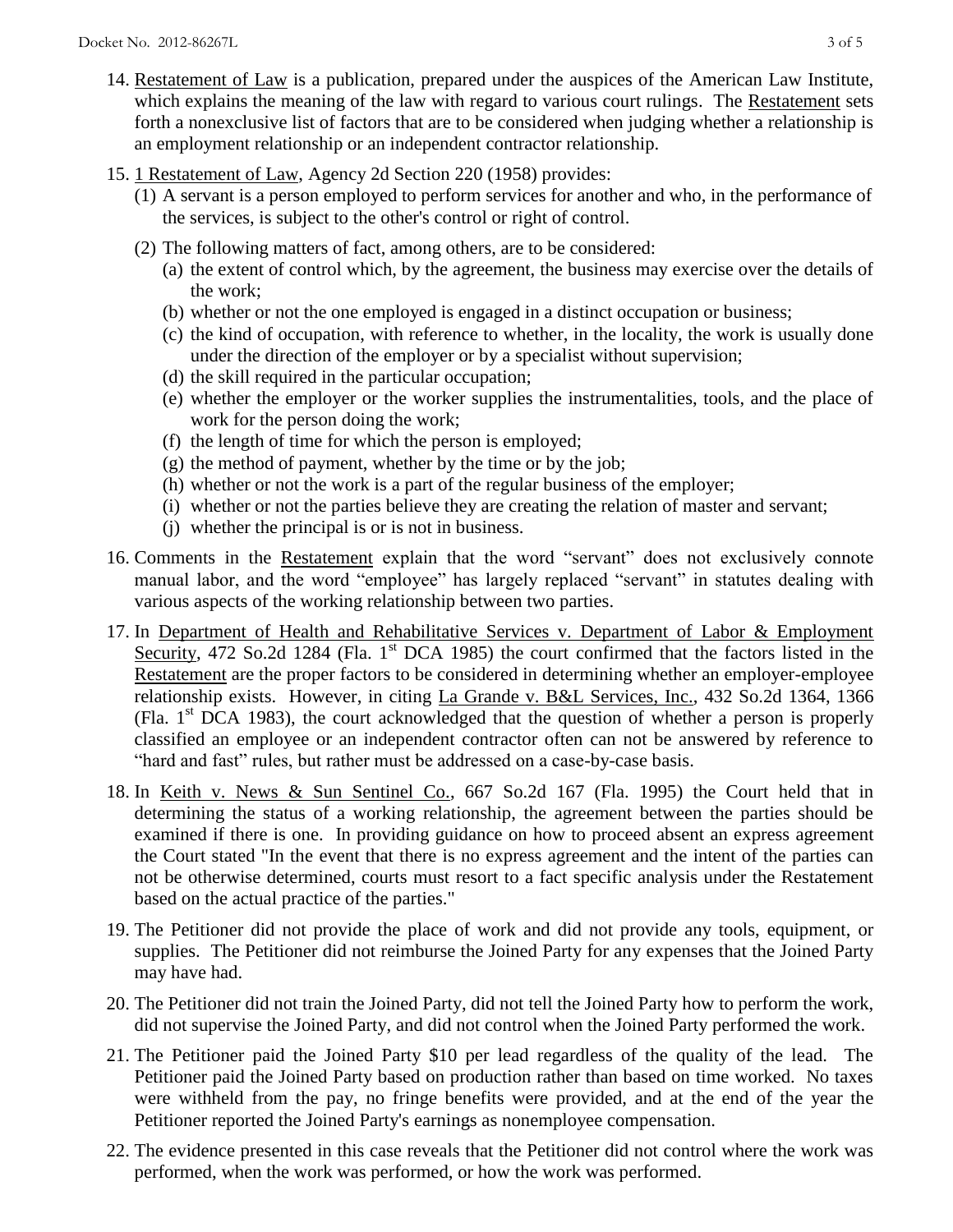- 23. Whether a worker is an employee or an independent contractor is determined by measuring the control exercised by the employer over the worker. If the control exercised extends to the manner in which a task is to be performed, then the worker is an employee rather than an independent contractor. In Cawthon v. Phillips Petroleum Co., 124 So 2d 517 (Fla. 2d DCA 1960) the court explained: Where the employee is merely subject to the control or direction of the employer as to the result to be procured, he is an independent contractor; if the employee is subject to the control of the employer as to the means to be used, then he is not an independent contractor.
- 24. It is concluded that the services performed for the Petitioner by the Joined Party do not constitute insured employment.

**Recommendation:** It is recommended that the determination dated May 16, 2012, be REVERSED.

Respectfully submitted on January 2, 2013.



R. O. SMITH, Special Deputy Office of Appeals

A party aggrieved by the *Recommended Order* may file written exceptions to the Director at the address shown above within fifteen days of the mailing date of the *Recommended Order*. Any opposing party may file counter exceptions within ten days of the mailing of the original exceptions. A brief in opposition to counter exceptions may be filed within ten days of the mailing of the counter exceptions. Any party initiating such correspondence must send a copy of the correspondence to each party of record and indicate that copies were sent.

Una parte que se vea perjudicada por la *Orden Recomendada* puede registrar excepciones por escrito al Director Designado en la dirección que aparece arriba dentro de quince días a partir de la fecha del envío por correo de la *Orden Recomendada*. Cualquier contraparte puede registrar contra-excepciones dentro de los diez días a partir de la fecha de envió por correo de las excepciones originales. Un sumario en oposición a contra-excepciones puede ser registrado dentro de los diez días a partir de la fecha de envío por correo de las contra-excepciones. Cualquier parte que dé inicio a tal correspondencia debe enviarle una copia de tal correspondencia a cada parte contenida en el registro y señalar que copias fueron remitidas.

Yon pati ke *Lòd Rekòmande* a afekte ka prezante de eksklizyon alekri bay Direktè Adjwen an lan adrès ki parèt anlè a lan yon peryòd kenz jou apati de dat ke *Lòd Rekòmande* a te poste a. Nenpòt pati ki fè opozisyon ka prezante objeksyon a eksklizyon yo lan yon peryòd dis jou apati de lè ke objeksyon a eksklizyon orijinal yo te poste. Yon dosye ki prezante ann opozisyon a objeksyon a eksklizyon yo, ka prezante lan yon peryòd dis jou apati de dat ke objeksyon a eksklizyon yo te poste. Nenpòt pati ki angaje yon korespondans konsa dwe voye yon kopi kourye a bay chak pati ki enplike lan dosye a e endike ke yo te voye kopi yo.

Shonen J. Bans

**January 2, 2013**<br>**January 2, 2013** 

**Date Mailed:**